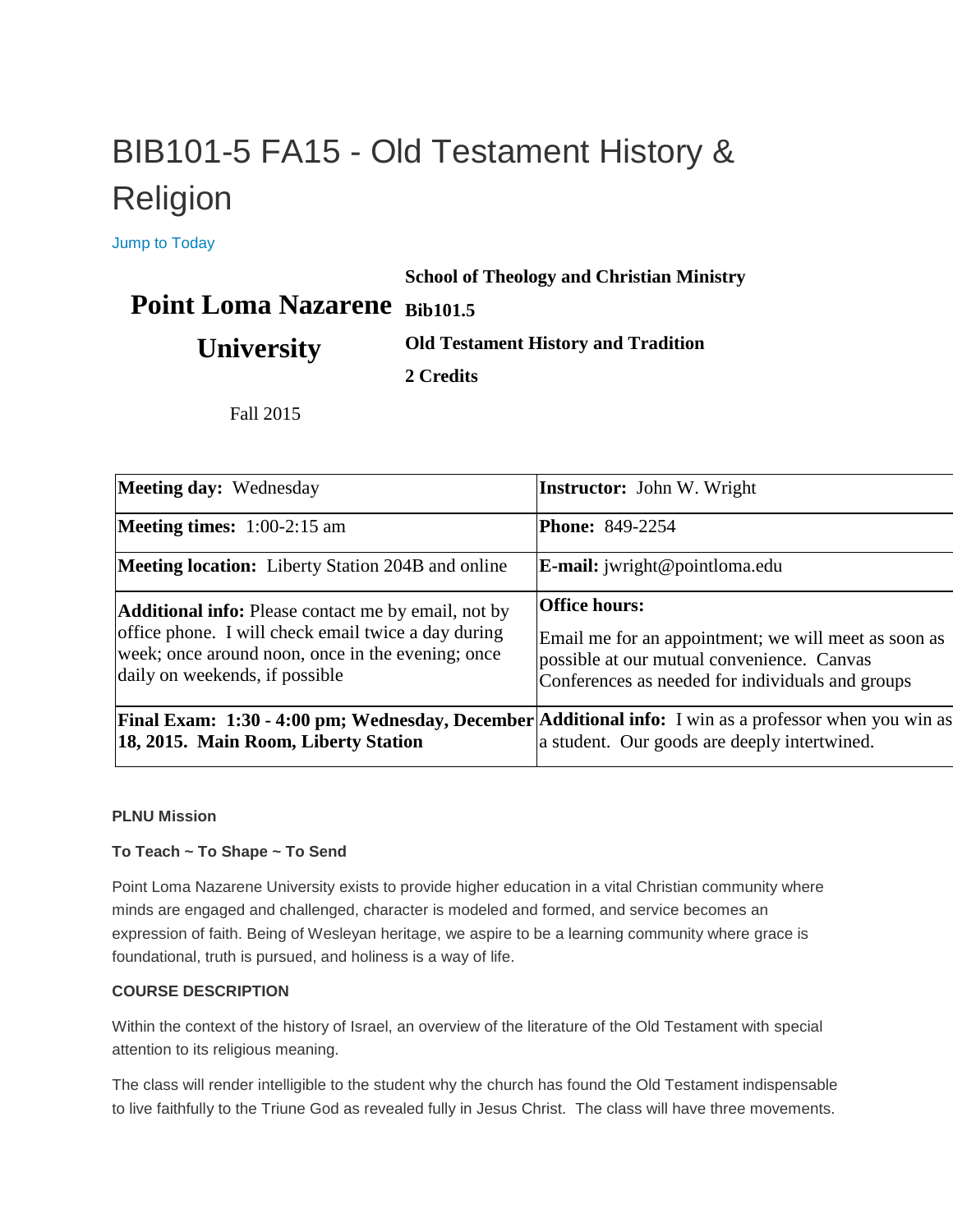(1) The first two days we will look at the theological formation within North American society as a parody of historic Christianity and will investigate the relationship between Scripture and Jesus Christ.

(2) The second movement will investigate the contents of the OT in how the Scriptures, in how its parts function within a greater whole, look forward to a messianic future yet to come.

(3) The third section will look at the social and historical factors in the composition, editing, function, and gathering of these texts into the Christian OT to form Judeans as worshippers of Yahweh alone amid a social and historical context that sought to pressure the Judeans/Jews/early Christians into conformity with larger, more powerful groups.

The last day we will see how the text, read in its parts within its larger whole within the church, still works to point to Jesus Christ and the life of the church to prevent the church from assimilating into larger, more powerful groups like the theological formation that occurs within North American society.

#### **STUDENT LEARNING OUTCOMES**

#### Course Learning Outcomes for PLNU General Education Program:

Upon the completion of this class the student will be able to:

1) Identify the historical contexts of the Old Testament;

2) Articulate the unity of the Old Testament and New Testament in its canonical context within the diverse literature of the Christian canon;

3) Articulate and appreciate the ways in which the Bible, understood as given by divine inspiration, functions as the church's central norm for Christian discipleship, faith and practice; and

4) Articulate the basic content of the books of the Old Testament and the methods appropriate to the interpretation of those books.

#### Course Objectives for NCS:

Upon the completion of this course, students in the Nazarene Ministerial Course of Study will be able to

(1) Name important people and events in ancient Israel and early Judaism and within the Old Testament story and to understand how Israelite history and the Old Testament literature relate.

(2) Provide a basic framework of the history of the Israelite and early Jewish communities.

(3) Describe the basic compositional history and themes of the Old Testament literature in order to understand the character of the people of God that the Scripture calls forth.

(4) Articulate the nature of the Old Testament as Christian Scriptures and the nature of their claim upon the life of the Church and individual Christians in today's world.

#### **COURSE CREDIT HOUR INFORMATION**

In the interest of providing sufficient time to accomplish the stated Course Learning Outcomes, this class meets the PLNU credit hour policy for a 2 unit class delivered over 14 weeks. Specific details about how the class meets the credit hour requirement can be provided upon request.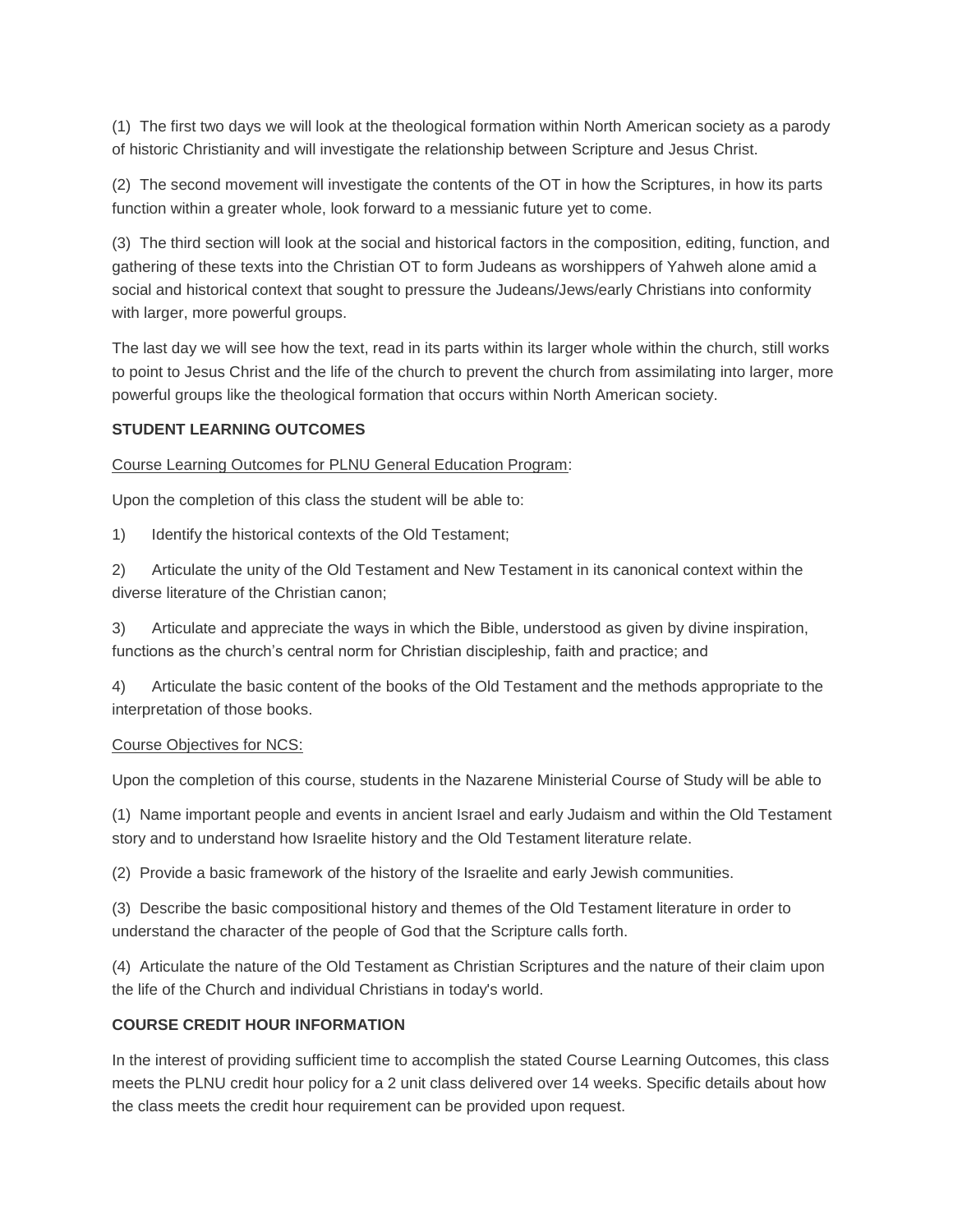#### **REQUIRED TEXTS AND RECOMMENDED RESOURCES**

A Bible (translation, not paraphrase)

Michael Dauphinais and Matthew Levering, Holy People, Holy Land: A Theological Introduction to the Bible. Brazos Press, 2005. Pp. 7-135.

#### **ATTENDANCE AND PARTICIPATION**

Regular and punctual attendance at all classes is considered essential to optimum academic achievement. If you are absent from more than 10 percent of class meetings, I have the option of filing a written report which may result in de-enrollment. If the absences exceed 20 percent, you may be deenrolled without notice. If the date of de-enrollment is past the last date to withdraw from a class, you will be assigned a grade of W or WF consistent with university policy in the grading section of the catalog. See [Academic Policies](http://www.pointloma.edu/experience/academics/catalogs/undergraduate-catalog/point-loma-education/academic-policies) in the undergrad student catalog. For online lectures and submissions, the system will block your ability to continue through the course until you have covered the required prerequisite material and submitted the assignments. You will need to plan for paced progress through the class.

Attendance for online classes in the Blended Format: Students will have a minimum attendance requirement of two days each week. This means that students will log into Canvas and will post a substantive note on at least two days in each week. Any day missed below this minimum requirement will count as an absence. Students may be dropped from the course if two such absences are recorded during the class and will be dropped if four such absences occur or if a student fails to attend any classes in any given week.

Note: Students are expected to participate by entering the online class, reading class discussion notes, and responding with discussion notes or assignments according to the requirements of the course as listed in the syllabus. A substantive note is one in which a student participates in online discussion about academic matters or initiates contact (in Canvas) with faculty members to ask a question about the academic subject studied in the course. Logging into the online course without active participation or participation not related to the academic subject being studied in the course does not count as attendance.

#### **INCOMPLETES AND LATE ASSIGNMENTS**

All assignments are to be submitted on Canvas by the beginning of the class session when they are due.

#### **ACADEMIC HONESTY**

Students should demonstrate academic honesty by doing original work and by giving appropriate credit to the ideas of others. As stated in the university catalog, "Academic dishonesty is the act of presenting information, ideas, and/or concepts as one's own when in reality they are the results of another person's creativity and effort. Such acts include plagiarism, copying of class assignments, and copying or other fraudulent behavior on examinations. A faculty member who believes a situation involving academic dishonesty has been detected may assign a failing grade for a) that particular assignment or examination, and/or b) the course." See the full policy in the undergraduate catalog at [Academic Honesty.](https://mail.pointloma.edu/owa/redir.aspx?C=w_i3YHj3GEmQt4Gp3SaC8vNFeop3VM8I8c9ryS6qqkyvH44wFGMV7t4huTZBdI1EMgliJwMas_o.&URL=http%3a%2f%2fcatalog.pointloma.edu%2fcontent.php%3fcatoid%3d8%26navoid%3d864%2523Academic_Honesty)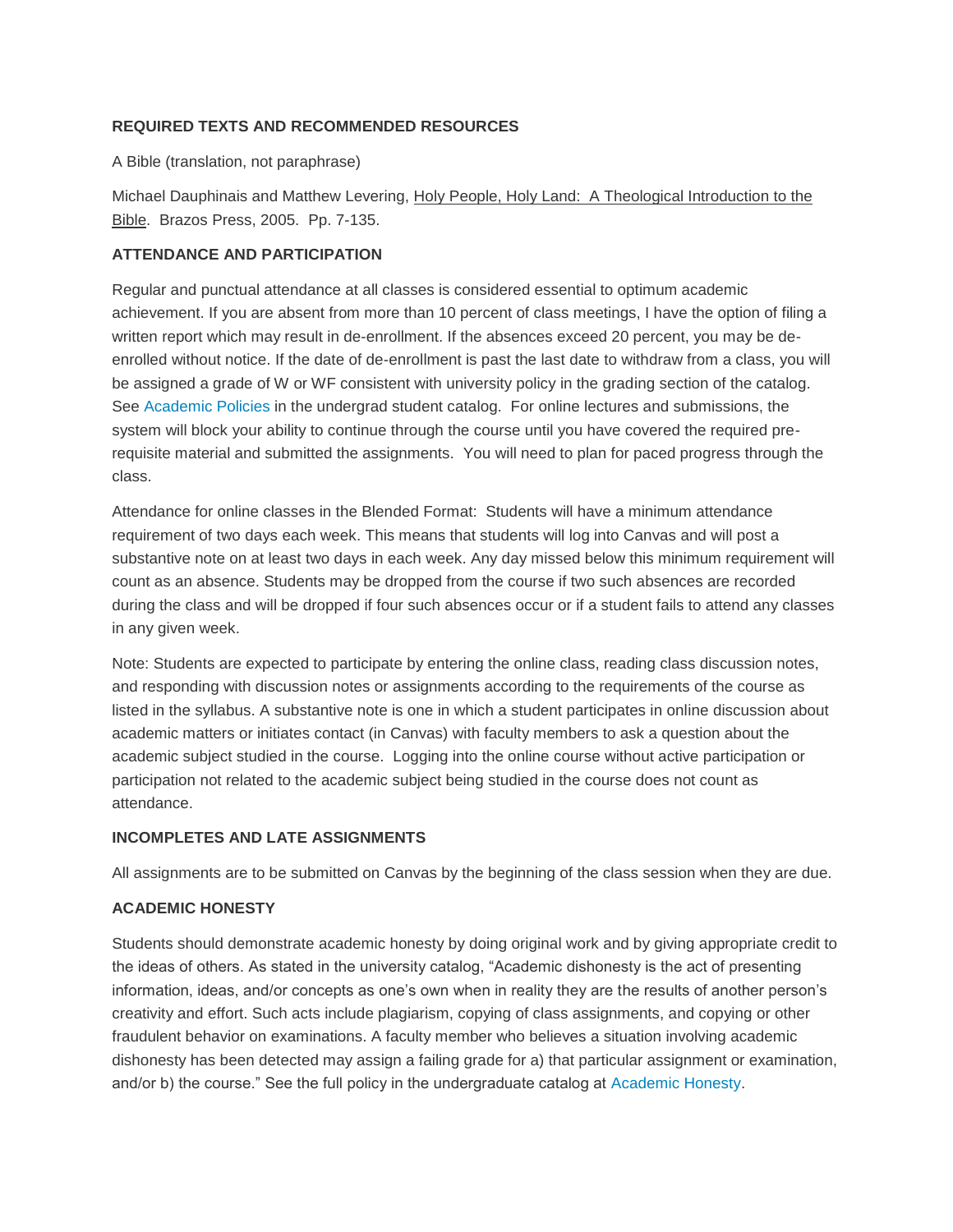#### **ACADEMIC ACCOMMODATIONS**

While all students are expected to meet the minimum academic standards for completion of this course as established by the instructor, students with disabilities may require academic accommodations. At Point Loma Nazarene University, students requesting academic accommodations must file documentation with th[eDisability Resource Center](http://www.pointloma.edu/experience/offices/administrative-offices/academic-advising-office/disability-resource-center) (DRC), located in the Bond Academic Center. Once the student files documentation, the Disability Resource Center will contact the student's instructors and provide written recommendations for reasonable and appropriate accommodations to meet the individual needs of the student. Se[eAcademic Policies](http://www.pointloma.edu/experience/academics/catalogs/undergraduate-catalog/point-loma-education/academic-policies) in the undergrad student catalog.

#### **FERPA POLICY**

In compliance with federal law, neither PLNU student ID nor social security number should be used in publically posted grades or returned sets of assignments without student written permission. This class will meet the federal requirements by (each faculty member choose one strategy to use: distributing all grades and papers individually; requesting and filing written student permission; or assigning each student a unique class ID number not identifiable on the alphabetic roster.). Also in compliance with FERPA, you will be the only person given information about your progress in this class unless you have designated others to receive it in the "Information Release" section of the student portal. See [Policy](http://www.pointloma.edu/experience/academics/catalogs/undergraduate-catalog/policy-statements)  [Statements](http://www.pointloma.edu/experience/academics/catalogs/undergraduate-catalog/policy-statements) in the undergrad student catalog.

#### **INCLUSIVE LANGUAGE STATEMENT**

The Department of Philosophy and Religion is committed to the equality of women and men. Recognizing that people have often used the English language in ways that imply the exclusion or inferiority of women, the department urges students, faculty, and staff to avoid sexist language in public discourse, in classroom discussions, and in their writings.

#### **FINAL EXAMINATION POLICY**

Successful completion of this class requires taking the final examination. You must submit the final exam online by required time, with ID # only.

#### **USE OF TECHNOLOGY**

Point Loma Nazarene University encourages the use of technology for learning, communication, and collaboration. I will teach the class utilizing technology to implement a hybrid face-to-face and online format. I expect complete attendance for the classroom meetings; if an emergency arises that you cannot be there, please email me before the class. You should complete carefully all online lectures as they are due. You will abide by [PLNU Netiquette policy](http://www.pointloma.edu/experience/community/student-life/student-handbook/student-policies-regulations/student-conduct-policies/community-living/computer-use-policy) for all online interactions.

#### **ASSESSMENT AND GRADING**

**POINTS GRADE**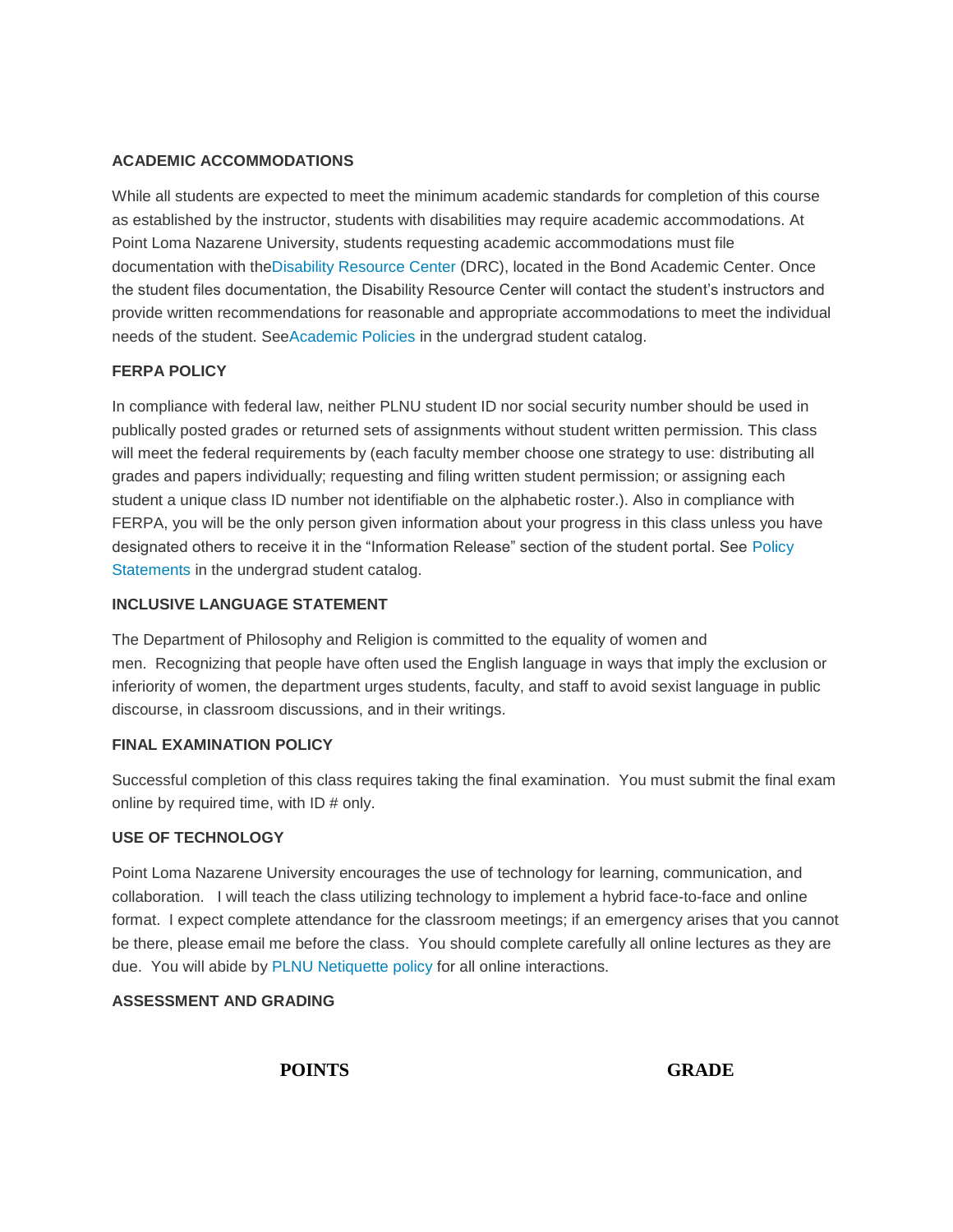### **ASSIGNMENT Date and Time Due**

| Quiz 1                                                                          | 40 possible points  | Sept 8 11:00 pm                    |
|---------------------------------------------------------------------------------|---------------------|------------------------------------|
| Quiz 2                                                                          | 40 possible points  | Sept 15 11:00 pm                   |
| 1-2 pp. response to<br>prompt on Genesis<br>$1 - 11$                            | 50 possible points  | Oct 6 11:00 pm ID number<br>only   |
| 1-2 pp. on response<br>to prompt on<br>Genesis 12-Exodus<br>18                  | 50 possible points  | Oct 20 11:00 pm ID<br>number only  |
| 1-2 pp. response to<br>prompt on Genesis 1 50 possible points<br>through Joshua |                     | Oct 27 11:00 pm ID<br>number only  |
| 1-2 pp. response to<br>prompt on Judges<br>through 2 Kings                      | 50 possible points  | Nov 3 11:00 pm ID number<br>only   |
| 1-2 pp. response to<br>prompt on 1<br>Chronicles through<br>Esther              | 50 possible points  | Nov 10 11:00 pm. ID<br>number only |
| 1-2 pp. response to<br>Job through<br>Ecclesiastes                              | 50 possible points  | Nov 17 11:00 pm. ID<br>number only |
| 3-4 pp. summary<br>essay on Holy<br>People, Holy Land                           | 200 possible points | Nov 20, 5:00 pm. ID<br>number only |
| Quiz 3                                                                          | 40 possible points  | Nov 24, 6:00 pm                    |
| Quiz 4                                                                          | 40 possible points  | Dec 1, 11:00 pm                    |
| Quiz 5                                                                          | 40 possible points  | Dec 8, 11:00 pm                    |
| Final Exam: In<br>class response to<br>prompt given before<br>in Canvas         | 300 possible points | December 18, 1:30-4:00 pm          |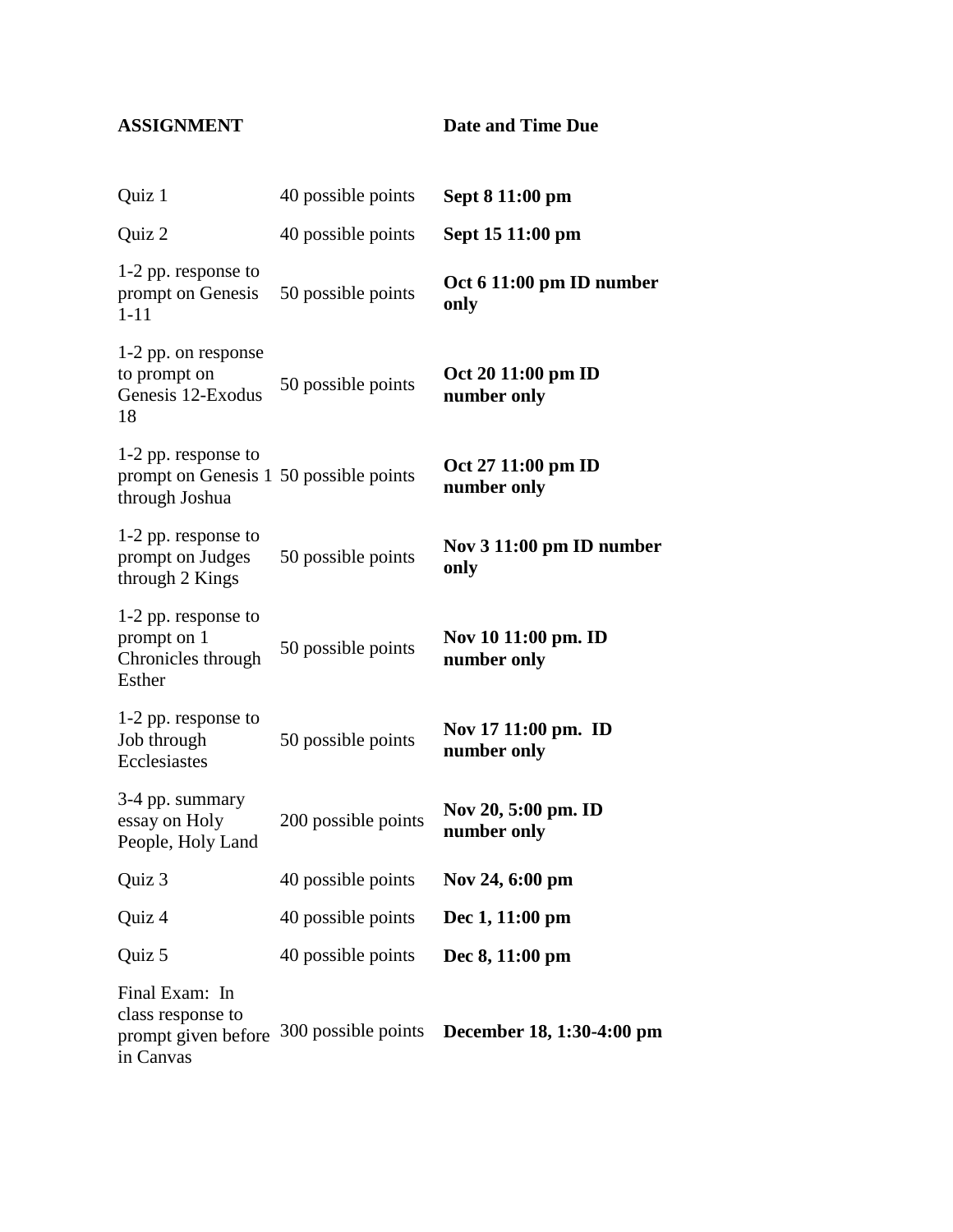#### **GRADING SUMMARY CHART**

| Assignment            | <b>Total Points</b> |                     |
|-----------------------|---------------------|---------------------|
| Quizzes               | <b>200</b>          |                     |
| <b>Short Essays</b>   | 300                 |                     |
| <b>Book Summary</b>   | 200                 |                     |
| Final                 | 300                 |                     |
| <b>Grading Scale:</b> |                     |                     |
| $1000 - 930 = A$      | $899 - 870 = B +$   | $799 - 770 = C +$   |
| $929-900 = A$         | $869 - 830 = B$     | $769 - 730 = C$     |
|                       | $829 - 800 = B$     | $729-700 = C$       |
|                       | $699 - 600 = D$     | 599 and below $=$ F |

**Notes on Grading Scale**: PLNU requires a minimum of a C average to remain in academically good standing. A C grade therefore shows that you have achieved the minimal academic mastery in the assignment to remain a PLNU student making progress toward your degree. Anything below a C suggests that improvement is needed. I encourage you to contact me if you receive an assessment below a C so that we might work together for the increase in your skills. Between a B and B- represents the "average" level of mastery for a PLNU student. Grades that ascend beyond a B into higher levels witness an standard deviation leap in the mastery and skills witnessed to in the assignment. Such a grading scale protects students from grade inflation, a phenomenon that hurts all students and the institution.

**Students compete only against levels of mastery and full accomplishment of the outcomes – not against each other. Although the occasion has never arisen, I have no philosophical objections to the whole class receiving As – if each person's work achieved an A level of achievement of course outcomes. Students do not compete against the professor, either, for the "scarce commodity" of good grades. A good professor requires good students. It is my job to make you good students, even as it is your job to make me a good professor. Our goods are not in competition, but together participate in the same good which we find together in the achievement of the outcomes of the class.**

#### **COPYRIGHT POLICY**

Point Loma Nazarene University, as a non-profit educational institution, is entitled by law to use materials protected by the US Copyright Act for classroom education. Any use of those materials outside the class may violate the law.

| Date                   | <b>Details</b>             |                 |
|------------------------|----------------------------|-----------------|
| <b>Wed Sep 2, 2015</b> | <b>Course Introduction</b> | 1 <sub>pm</sub> |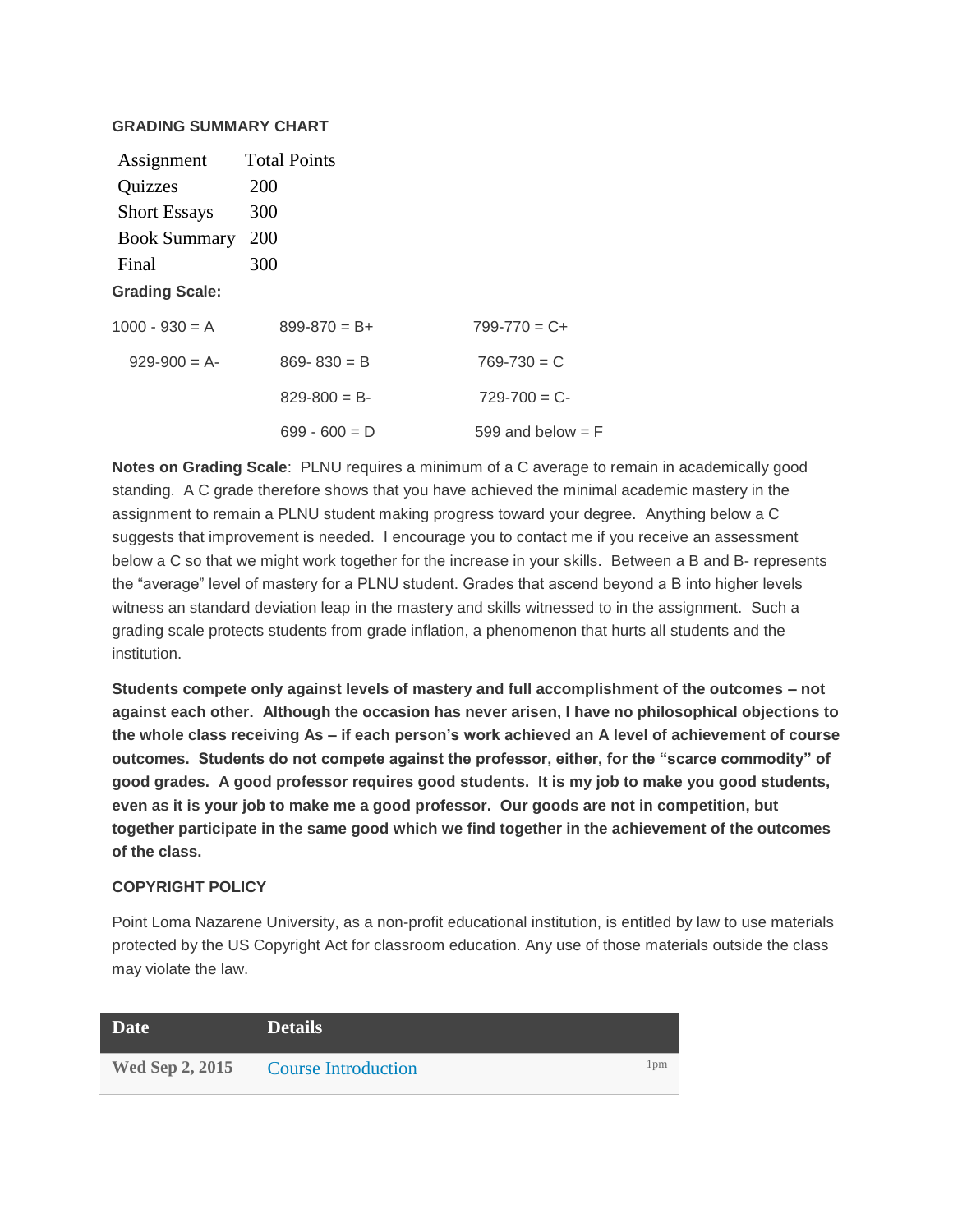| <b>Date</b>             | <b>Details</b>                                                                                                             |                  |
|-------------------------|----------------------------------------------------------------------------------------------------------------------------|------------------|
| Fri Sep 4, 2015         | <b>Online: Revelation in Moralistic Therapeutic</b><br>Relational Theism and in the Historic Christian<br><b>Tradition</b> | 6pm              |
| <b>Tue Sep 8, 2015</b>  | Quiz over Module 1                                                                                                         | 11pm             |
| <b>Wed Sep 9, 2015</b>  | <b>Processing Module 1</b>                                                                                                 | 1pm              |
| Fri Sep 11, 2015        | <b>Online: View Module 2</b>                                                                                               | 6pm              |
| Tue Sep 15, 2015        | Quiz over Module 2                                                                                                         | 11pm             |
| Wed Sep 16, 2015        | <b>Processing Module 2</b>                                                                                                 | 1pm              |
| Fri Sep 18, 2015        | Online: View Modules 3.A. and 3.B.                                                                                         | 6pm              |
| Wed Sep 23, 2015        | Processing Genesis 1 and the Doctrine of Creation <sup>1pm</sup>                                                           |                  |
| Fri Sep 25, 2015        | <b>Online: View Module 3.C.</b>                                                                                            | 6pm              |
| Wed Sep 30, 2015        | Genesis 1-11                                                                                                               | 1pm              |
| Fri Oct 2, 2015         | <b>Online: View Module 4</b>                                                                                               | 6pm              |
| Tue Oct 6, 2015         | <b>Response to Prompt on Genesis 1-11</b>                                                                                  | 11pm             |
| <b>Wed Oct 7, 2015</b>  | Processing the Promise to Abram and Sarai                                                                                  | 1pm              |
| Fri Oct 9, 2015         | <b>Online: View Modules 5 and 6</b>                                                                                        | 6pm              |
| <b>Wed Oct 14, 2015</b> | Processing Modules 5 and 6                                                                                                 | 1pm              |
| Fri Oct 16, 2015        | <b>Online: View Module 7</b>                                                                                               | 6pm              |
| Tue Oct 20, 2015        | Response to Prompt on Genesis 12-Exodus 18                                                                                 | 11 <sub>pm</sub> |
| <b>Wed Oct 21, 2015</b> | <b>Promise Partially Fulfilled</b>                                                                                         | 1pm              |
| Thu Oct 22, 2015        | <b>Online: View Modules 8 and 9</b>                                                                                        | 11 <sub>pm</sub> |
| Tue Oct 27, 2015        | Responses to Genesis 1 through Joshua                                                                                      | 11 <sub>pm</sub> |
| Wed Oct 28, 2015        | The Promise to David in the Structure of Genesis<br>through 2 Kings                                                        | 1pm              |
| Fri Oct 30, 2015        | <b>Online: View Module Module 10</b>                                                                                       | 6pm              |
|                         |                                                                                                                            |                  |